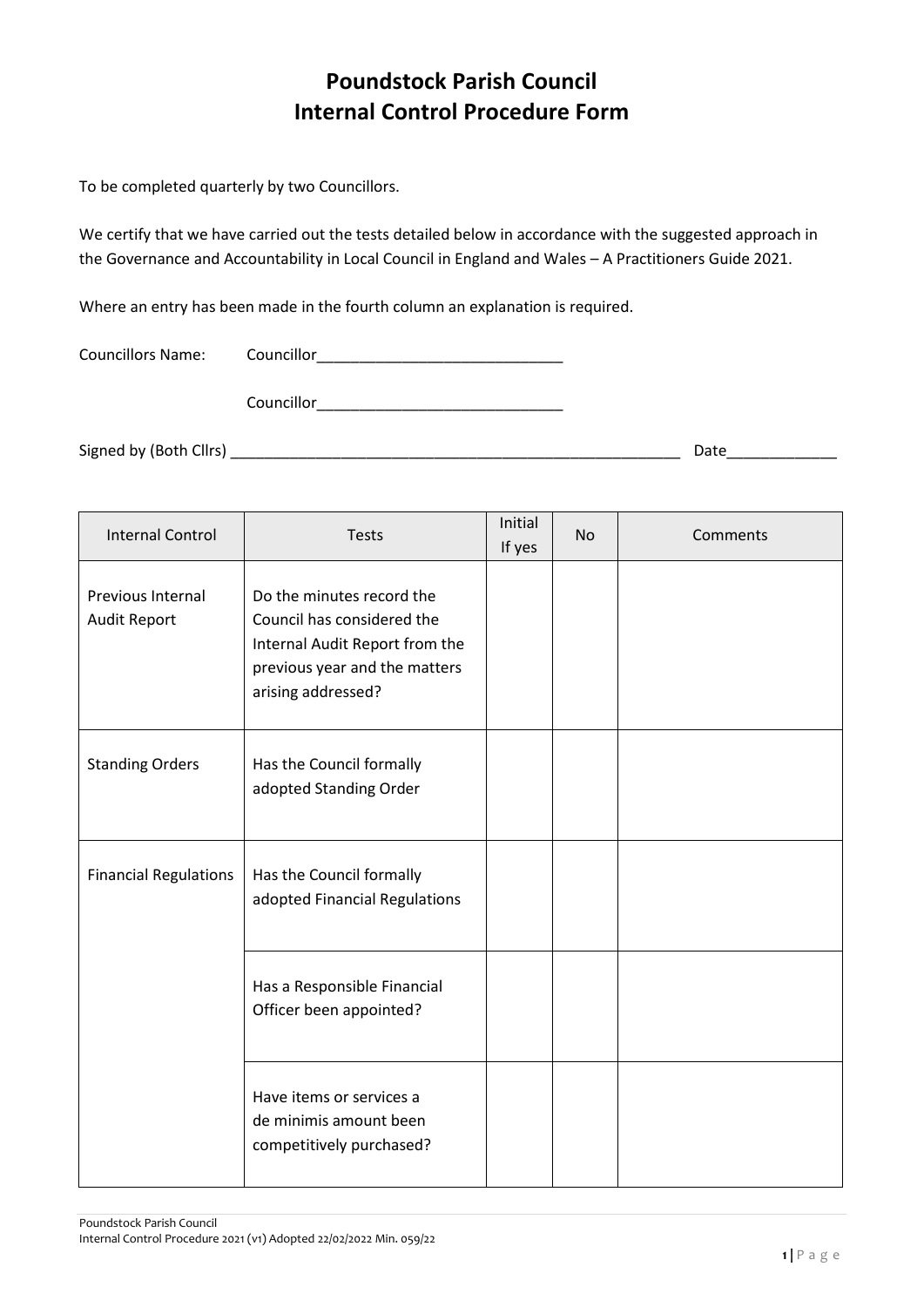| <b>Internal Control</b>                 | <b>Tests</b>                                                                                                   | Initial<br>If yes | <b>No</b> | Comments |
|-----------------------------------------|----------------------------------------------------------------------------------------------------------------|-------------------|-----------|----------|
|                                         | Are payments in the cashbook<br>supported by invoices and have<br>they been authorised and<br>minuted?         |                   |           |          |
|                                         | Has VAT on payments been<br>identified, recorded and<br>reclaimed?                                             |                   |           |          |
|                                         | Has the Council published the<br>appropriate data in compliance<br>with the Transparency Code<br>requirements? |                   |           |          |
| <b>Risk Managements</b><br>Arrangements | Do the minutes identify any<br>unusual activity?                                                               |                   |           |          |
|                                         | Has there been any change of<br>supplier bank records?<br>Random checks to be carried<br>out regularly         |                   |           |          |
|                                         | Is Insurance cover appropriate<br>and adequate?                                                                |                   |           |          |
| <b>Budgetary Controls</b>               | Has the Council prepared an<br>annual budget in support of its<br>precept?                                     |                   |           |          |
|                                         | Is actual expenditure against<br>the budget quarterly reported<br>to the Council?                              |                   |           |          |
|                                         | Are there any significant<br>unexplained variances from<br>budget?                                             |                   |           |          |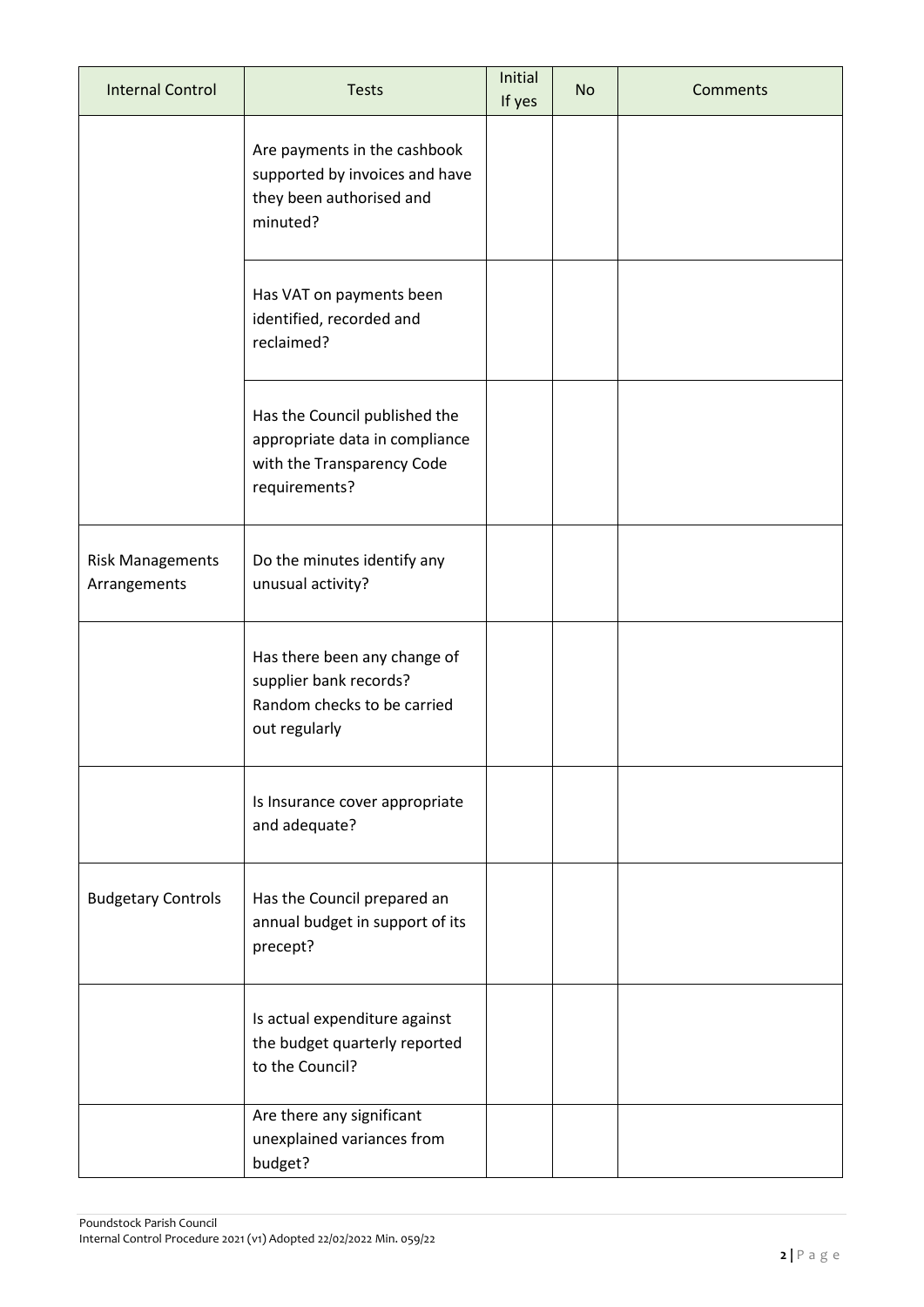| <b>Internal Control</b> | <b>Tests</b>                                                                                      | Initial<br>if yes | <b>No</b> | Comments |
|-------------------------|---------------------------------------------------------------------------------------------------|-------------------|-----------|----------|
|                         | Have virements been approved<br>by Full Council?                                                  |                   |           |          |
| <b>Income Controls</b>  | Is income properly recorded<br>and promptly banked?                                               |                   |           |          |
|                         | Does the precept recorded in<br>the cashbook agree with<br><b>Cornwall Councils notification?</b> |                   |           |          |
|                         | Are security controls over cash<br>adequate and effective?                                        |                   |           |          |
| Payroll Controls        | Do salaries paid agree with<br>those approved by the Council?                                     |                   |           |          |
|                         | Are other payments to the Clerk<br>reasonable and approved by the<br>Council?                     |                   |           |          |
|                         | Has PAYE/NIC/Pension been<br>properly operated by the<br>Council as an employer?                  |                   |           |          |
|                         | Are expenses and milage claims<br>completed correctly?                                            |                   |           |          |
|                         | Are the Clerk's expenses<br>completed correctly?                                                  |                   |           |          |
| <b>Assets Controls</b>  | Does the Council keep an Assets<br>Register of all material assets<br>owned?                      |                   |           |          |